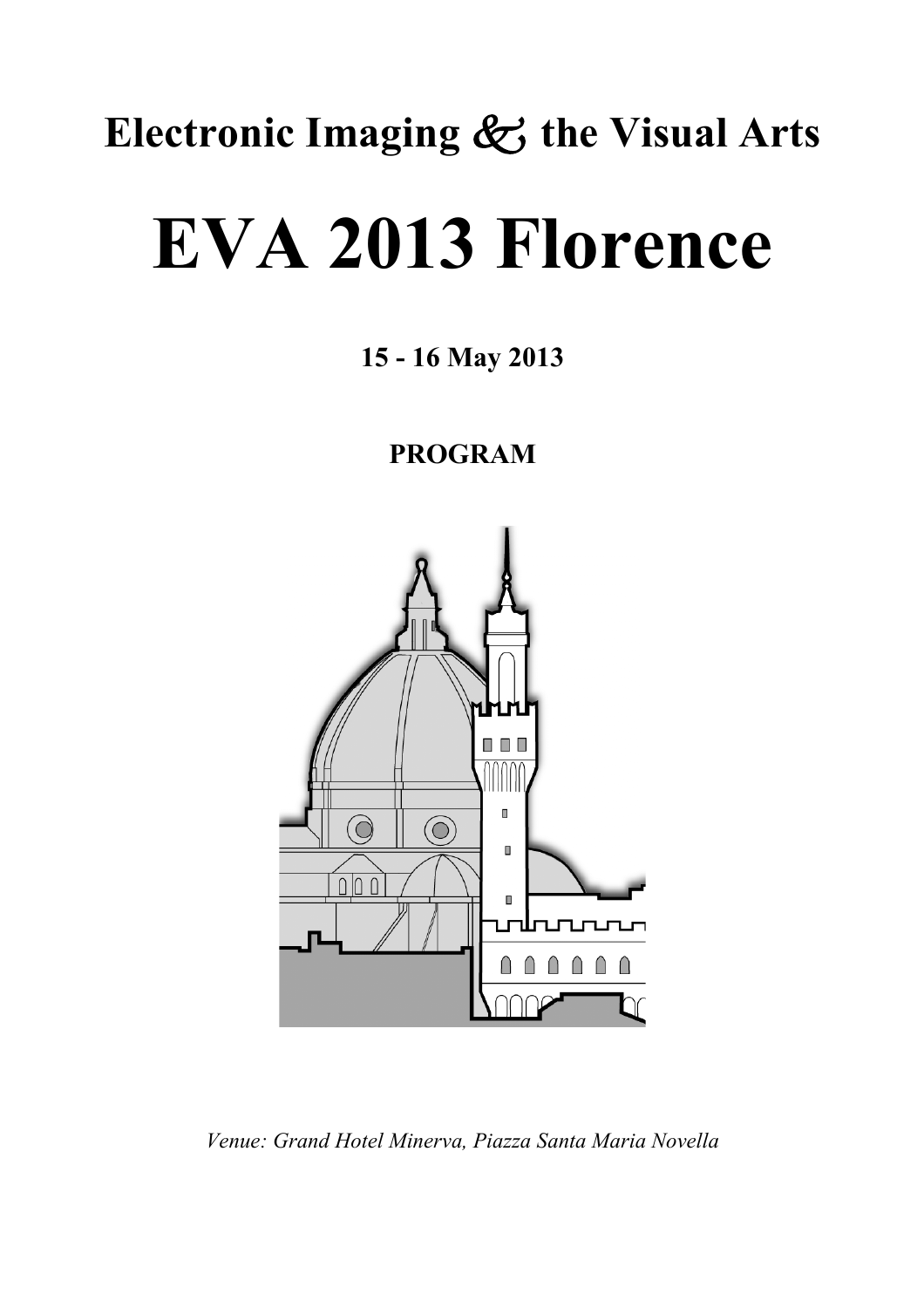## **Electronic Imaging** ! **the Visual Arts**

#### **'The Foremost European Electronic Imaging Events in the Visual Arts'**

#### **Forum for Users, Suppliers & Researchers**

The key aim of this Event is to provide a forum for the user, supplier and scientific research communities to meet and exchange experiences, ideas and plans in the wide area of Culture & Technology. Participants receive up to date news on new EC and international arts computing & telecommunications initiatives as well as on Projects in the visual arts field, in archaeology and history. Working Groups and new Projects are promoted. Scientific and technical demonstrations are presented.

## **Main Topics**

- ♦ 2D 3D Digital Image Acquisition
- ♦ Leading Edge Applications: Galleries, Libraries, Education, Archaeological Sites, Museums & Historical Tours
- ♦ Mediterranean Initiatives in Technology for Cultural Heritage: Synergy with European & International Programmes
- ♦ Integrated Digital Archives for Cultural Heritage and Contemporary Art
- ♦ Management of Museums by using ICT Technology: Access, Guides, Documentation & Other Services
- ♦ The Impact of New Mobile Communications on Cultural Heritage and Modern Arts Area
- ♦ Semantic Webs
- ♦ Human Computer Interaction for Cultural Heritage Applications
- ♦ Copyright Protection (Watermarking & Electronic Commerce)
- ♦ Culture and *e-government*
- ♦ Activities and Programmes for *e-learning*
- ♦ Application of Digital Terrestrial Television
- ♦ 3D Developments and Applications in the Cultural Heritage Area
- ♦ Digital Theater
- ♦ Cultural Tourism & Travel Applications
- ♦ Art and Medicine

#### **WHO SHOULD ATTEND**

*THE CULTURAL SECTOR:* The Visual Arts Community including Museums, Libraries, Archaeological Sites, Educational Institutions, Commercial Galleries and Dealers, Auction Houses, Artists & Collectors

*THE HI-TECH INDUSTRY SECTOR:* Multimedia Systems, Image Acquisition & Analysis, Data-bases, Display & Printing, ICT Industry, Telematics & Systems Manufacturing, On-line Information Services

*MEDIA & RELATED SECTORS:* Publishing, Press, Film, Television, Photography, Printing, Advertising, Graphics Design, Consumer Media

*IMAGING SYSTEMS RESEARCHERS:* Imaging Systems, 3-D Acquisition, Reconstruction & Representation, Information Sciences

*TOURISM & TRAVEL SECTOR:* Tourism Agencies & Operators, Travel Agencies

*THE GOVERNMENT SECTOR:* Ministries of Culture and other Institutions involved in Cultural Heritage, Ministries of Industry, Education, Research and Science, Regional Governments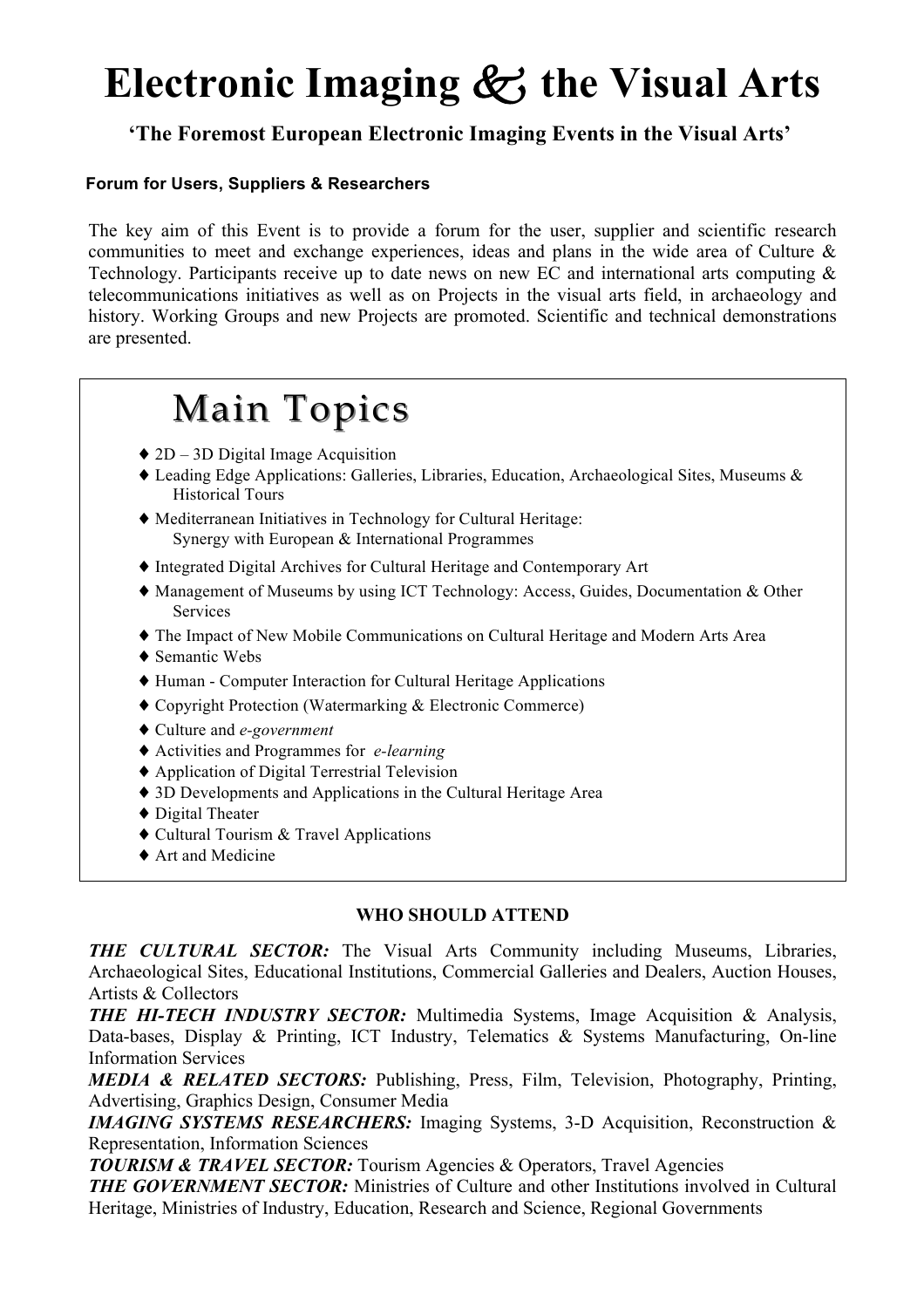#### **SPONSORS & SUPPORTERS INCLUDE:**

EUROPEAN COMMISSION, THE UNIVERSITY OF FLORENCE, REGIONE TOSCANA, PROVINCIA DI FIRENZE, COMUNE DI FIRENZE, SOPRINTENDENZA PER IL PATRIMONIO STORICO ARTISTICO ED ETNOANTROPOLOGICO E PER IL POLO MUSEALE DELLA CITTA' DI FIRENZE,

CENTRO PER LA COMUNICAZIONE E L'INTEGRAZIONE DEI MEDIA,

ISTITUTO DI FISICA APPLICATA "NELLO CARRARA",

CONFINDUSTRIA FIRENZE,

GTTI, CNIT,

HITACHI LTD.,

GRUPPO SESA,

T.T. TECNOSISTEMI,

FRATELLI ALINARI IDEA,

CENTRICA,

NEUMUS,

ICESP,

UNIVERSITA' INTERNAZIONALE DELL'ARTE,

ENTE CASSA DI RISPARMIO DI FIRENZE.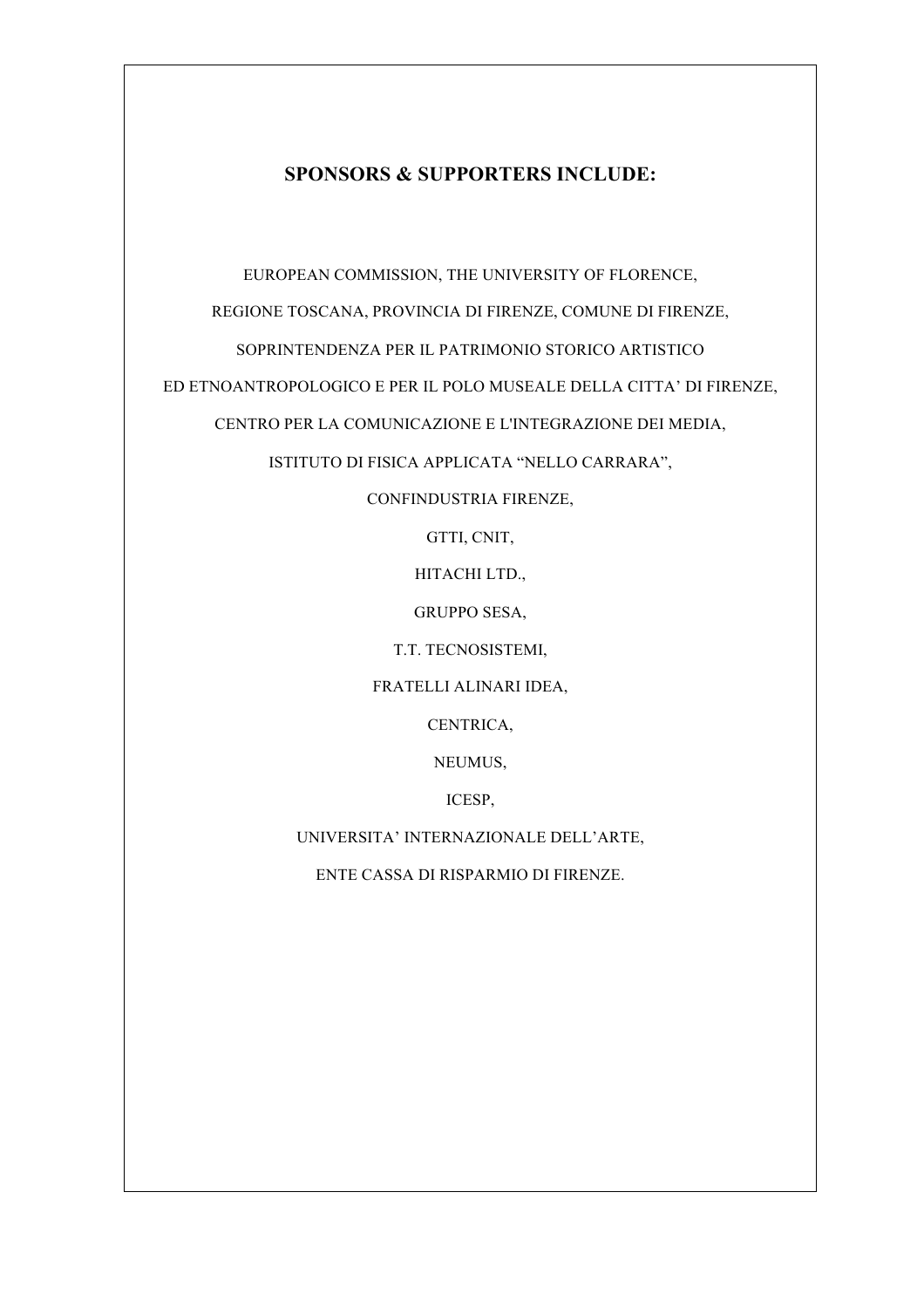**Chairman: Vito Cappellini – Faculty of Engineering, Florence University Co-Chairman: James Hemsley – EVA Conferences International vito.cappellini@unifi.it, jrhemsley@hotmail.com**

#### **EVA 2013 Florence Advisory Committee includes:**

Cristina Acidini, Soprintendenza per il Patrimonio Storico, Artistico ed Etnoantropologico e per il Polo Museale della città di Firenze - MiBAC ~ Alberto Del Bimbo, Centro per la Comunicazione e l'Integrazione dei Media - Università di Firenze  $\sim$ Paolo Galluzzi, Museo Galileo ~ Andrea De Polo, Fratelli Alinari IDEA ~

EVA Conferences Organiser: Monica Kaayk, acinom\_5@hotmail.com

**EVA 2013 Florence Technical Organising Committee includes:** Roberto Caldelli, Maurizio Lunghi, Alessandro Nozzoli, Alessandro Piva, Francesca Uccheddu, Riccardo Saldarelli, Giuliana Signorini, Silvia Capecchi, Federica Drovandi, Paola Imposimato, Laura Mencherini, Claudia Riva di Sanseverino



EVA Organiser: Centro per la Comunicazione e l'Integrazione dei Media (MICC) – Viale Morgagni 65 – 50134 Firenze, Italy Tel.: (+39) 055 4237401 – Fax: (+39) 055 4237400 E-mail: info@micc.unifi.it

Web page ~ http://iapp.det.unifi.it/uploads/documents/highlights/Programme.pdf

*For general information: Prof. Vito Cappellini & Secretariat* Centro per la Comunicazione e l'Integrazione dei Media (MICC) – Università di Firenze Viale Morgagni, 65 – 50134 Firenze, Italy Tel.: (+39) 055 4237401 – Fax: (+39) 055 4237400 – E-mail: vito.cappellini@unifi.it

*For information on the Exhibition: CENTRICA S.r.l.* Piazza della Madonna della Neve, 5 – 50122 Firenze, Italy Tel. (+39) 055 2466802 – Fax (+39) 055 2009785 E-mail:  $info@evallorence.it$  Web page ~ http://www.evaflorence.it/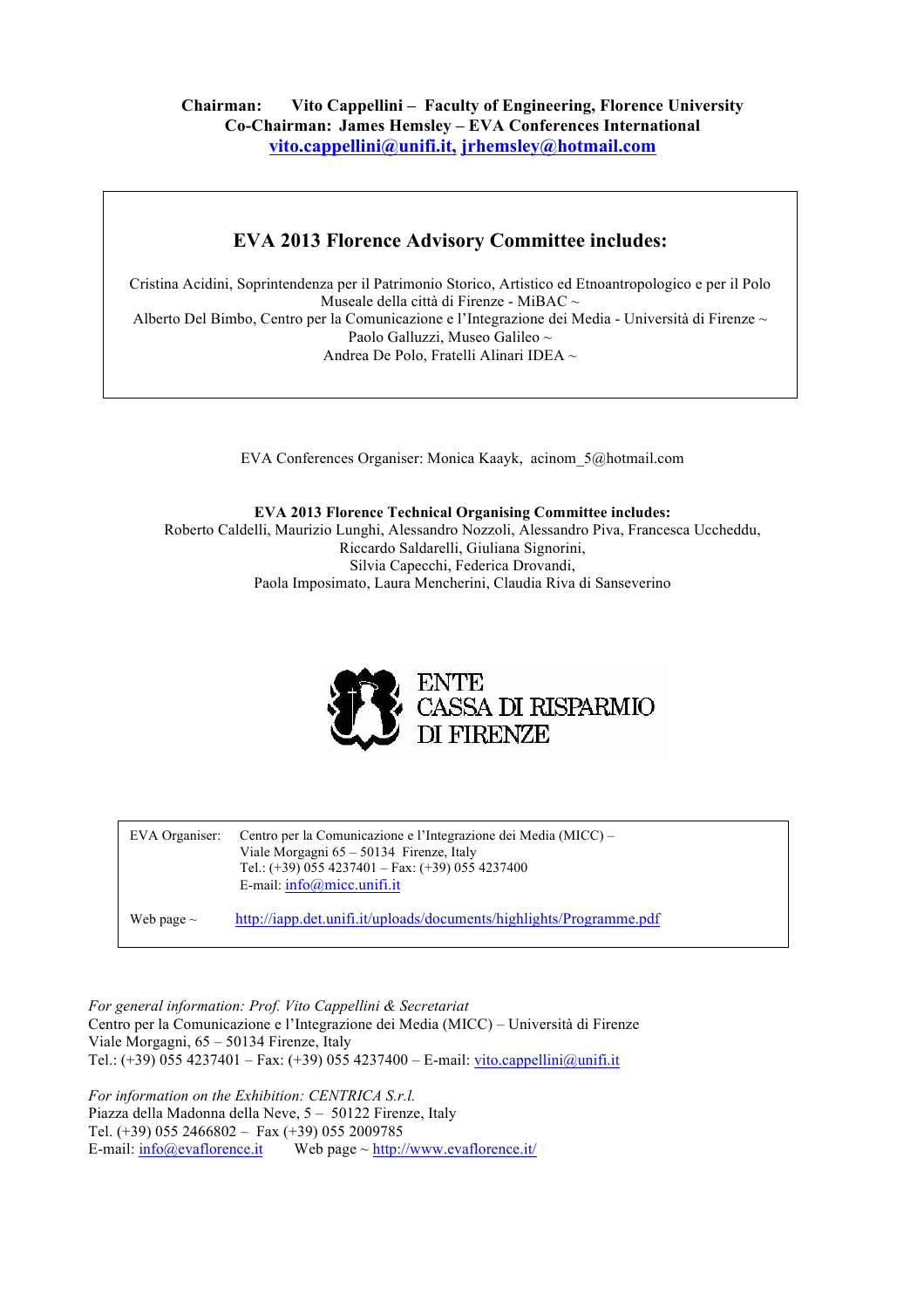## **PROGRAM**

## **1 - CONFERENCE**

| Wednesday, 15 May: | $14,15 - 18,45$ |
|--------------------|-----------------|
| Thursday, 16 May:  | $9,00 - 19,05$  |

## **2 - WORKSHOPS**

| Wednesday, 15 May: | $9,00 - 13,30$  |
|--------------------|-----------------|
| Thursday, 16 May:  | $14,30 - 18,00$ |

### **3 - SPECIAL EVENTS**

| Wednesday, 15 May: | $19,30 - 22,30$ |
|--------------------|-----------------|
|                    |                 |

### **4 - TECHNICAL EXHIBITION**

| Wednesday, 15 May: | $15,00 - 18,30$ |
|--------------------|-----------------|
| Thursday, 16 May:  | $10,00 - 13,00$ |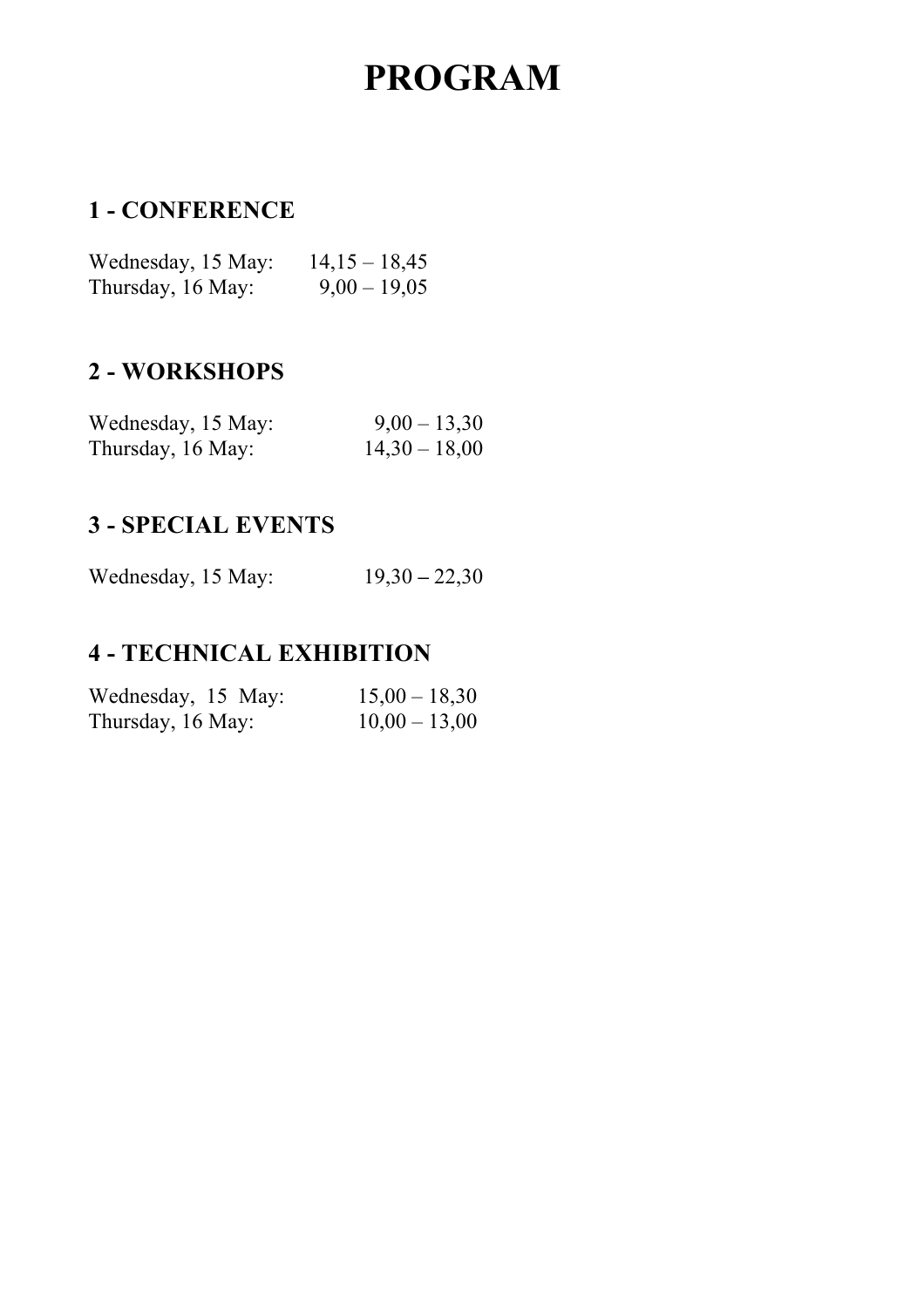## **1 - CONFERENCE**

## **Wednesday, 15 May**

| Chairmen:      | Vito Cappellini, Florence University<br>James Hemsley, EVA Conferences International                                                                                                  |
|----------------|---------------------------------------------------------------------------------------------------------------------------------------------------------------------------------------|
| 14,15 Welcome: | Representatives of Sponsors and Supporters                                                                                                                                            |
| Opening:       | Cristina Scaletti,<br>Assessore alla Cultura, Commercio e Turismo,<br>Regione Toscana, Italy<br>Pierluigi Rossi Ferrini,<br>Vice-Presidente Ente Cassa di Risparmio di Firenze, Italy |

#### 15,15 Coffee Break

**ROOM A**

#### 15,30 **SESSION 1 – STRATEGIC ISSUES**

*Chairman: Paolo Blasi, Università di Firenze, Italy*

| "Excellence Digital Archive Project for Polo<br>Museale Fiorentino: Developed Activities"                               | Cristina Acidini <sup>1</sup> , Vito Cappellini <sup>2</sup> , Takayuki<br>Morioka <sup>3</sup> , Marco Cappellini <sup>4</sup><br><sup>1</sup> Polo Museale Fiorentino, Italy<br><sup>2</sup> MICC - Università di Firenze, Italy<br><sup>3</sup> DIS Project, Hitachi Ltd., Yokohama, Japan<br><sup>4</sup> Centrica Srl, Firenze, Italy                                                                               |
|-------------------------------------------------------------------------------------------------------------------------|--------------------------------------------------------------------------------------------------------------------------------------------------------------------------------------------------------------------------------------------------------------------------------------------------------------------------------------------------------------------------------------------------------------------------|
| "VisLab OSAKA and Knowledge Capital Project"                                                                            | Shinji Shimojo <sup>1</sup> , Masaki Chikama <sup>2</sup> , Kaori<br>Fukunaga <sup>2</sup> , Rieko Kadobayashi <sup>3</sup> , Tsuneo Jozen <sup>3</sup><br><sup>1</sup> Cybermedia Center, Osaka University, Ibaraki, Japan<br><sup>2</sup> National Institute for Information and<br>CommunicationsTechnology, Keihanna/Koganei,<br>Japan<br><sup>3</sup> Osaka Electro-Communication University,<br>Shijonawate, Japan |
| ""3D Technologies at the Museums":<br>A Perspective of the Staatliche Museen<br>zu Berlin (National Museums in Berlin)" | <b>Andreas Bienert</b><br>Staatliche Museen zu Berlin - Stiftung Preußischer<br>Kulturbesitz, Dept. ICT, Berlin, Germany                                                                                                                                                                                                                                                                                                 |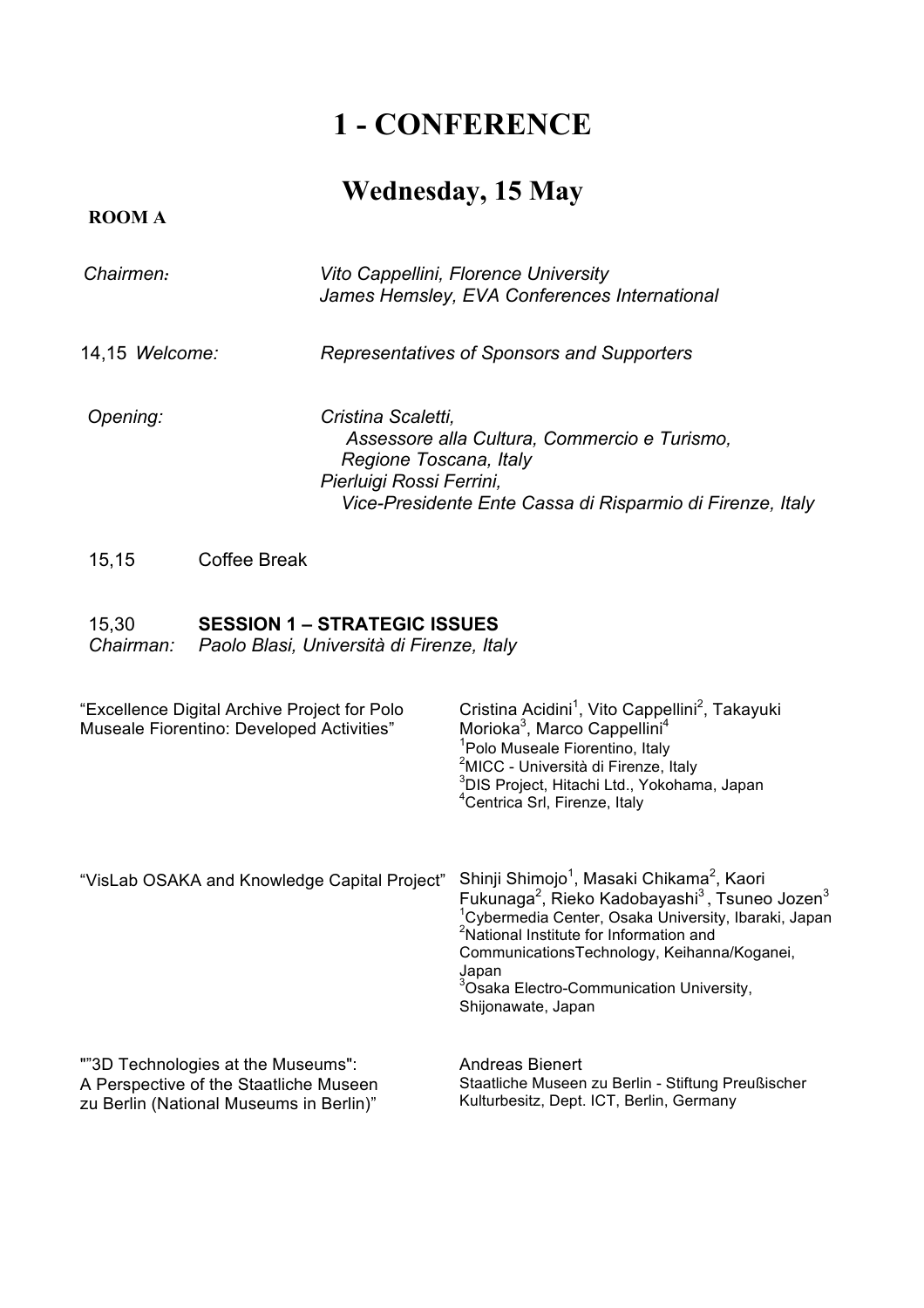| 16,45 | <b>SESSION 2 – EC PROJECTS AND RELATED NETWORKS &amp; INITIATIVES</b> |
|-------|-----------------------------------------------------------------------|
|       | Chairman: Franco Niccolucci, PIN, Prato, Italy                        |

| "Europeanaphotography: early Photography<br>Accessible in Europeana"                                                | Antonella Fresa <sup>1</sup> , Valentina Bachi <sup>1</sup> ,<br>Andrea De Polo <sup>2</sup> , Marzia Piccininno <sup>3</sup> ,<br>Frederik Truyen <sup>4</sup> , Sofie Taes <sup>4</sup><br><sup>1</sup> Promoter SRL, Italy<br><sup>2</sup> Fratelli Alinari, Fondazione per la Storia della<br>Fotografia, Firenze, Italy<br><sup>3</sup> Istituto Centrale per il Catalogo Unico delle<br>Biblioteche italiane, Roma, Italy<br><sup>4</sup> KU Leuven, Belgium |
|---------------------------------------------------------------------------------------------------------------------|--------------------------------------------------------------------------------------------------------------------------------------------------------------------------------------------------------------------------------------------------------------------------------------------------------------------------------------------------------------------------------------------------------------------------------------------------------------------|
| "Reengineering and Construction of a Relief for<br>an Organ Loft Based on Drafts by Friedrich<br>Press"             | <b>Christine Schoene</b><br>Faculty of Mechanical Science and Engineering,<br>Technische Universität,<br>Dresden, Germany                                                                                                                                                                                                                                                                                                                                          |
| "3D in Archaeology: 15 Years of Research.<br>The Role of EU Projects"                                               | F. Niccolucci <sup>1</sup> , S. Hermon <sup>2</sup><br><sup>1</sup> PIN, Prato, Italy<br>${}^{2}$ STARC – The Cyprus Institute,<br>Nicosia, Cyprus                                                                                                                                                                                                                                                                                                                 |
| "Context Sensitive Services and<br>Information Systems in the<br>Pergamonmuseum and the Jewish<br>Museum in Berlin" | Jürgen Sieck<br>University of Applied Sciences Berlin,<br>Berlin, Germany                                                                                                                                                                                                                                                                                                                                                                                          |
| "CENDARI: a Collaborative EuropeaN Digital<br>ARchive Infrastructure for Medieval studies"                          | Emiliano Degl'Innocenti<br>Fondazione Ezio Franceschini ONLUS (Florence)<br>Società Internazionale per lo Studio del Medioevo<br>Latino, Florence, Italy                                                                                                                                                                                                                                                                                                           |
| "The Marcopolo Project: Agile Development of<br>Mobile Cross-Platform Tourism Applications on<br>the Cloud"         | L. Garulli <sup>1</sup> , J. Gutierrez <sup>2</sup> , F. Spadoni <sup>3</sup> , R. Rossi <sup>3</sup> ,<br><sup>1</sup> Asset Data S.r.l., Roma, Italy<br><sup>2</sup> Paradigma Tecnologico S.A., Madrid, Spain<br><sup>3</sup> Rigel Engineering S.r.l., Livorno, Italy                                                                                                                                                                                          |

## **Thursday, 16 May**

#### **ROOM A**

9,00 **INTERNATIONAL FORUM ON "CULTURE & TECHNOLOGY"** *Chairman: Vito Cappellini, Università di Firenze, Italy*

The structure of the FORUM is presented. Actual developments and perspectives are outlined:

- Cooperation Groups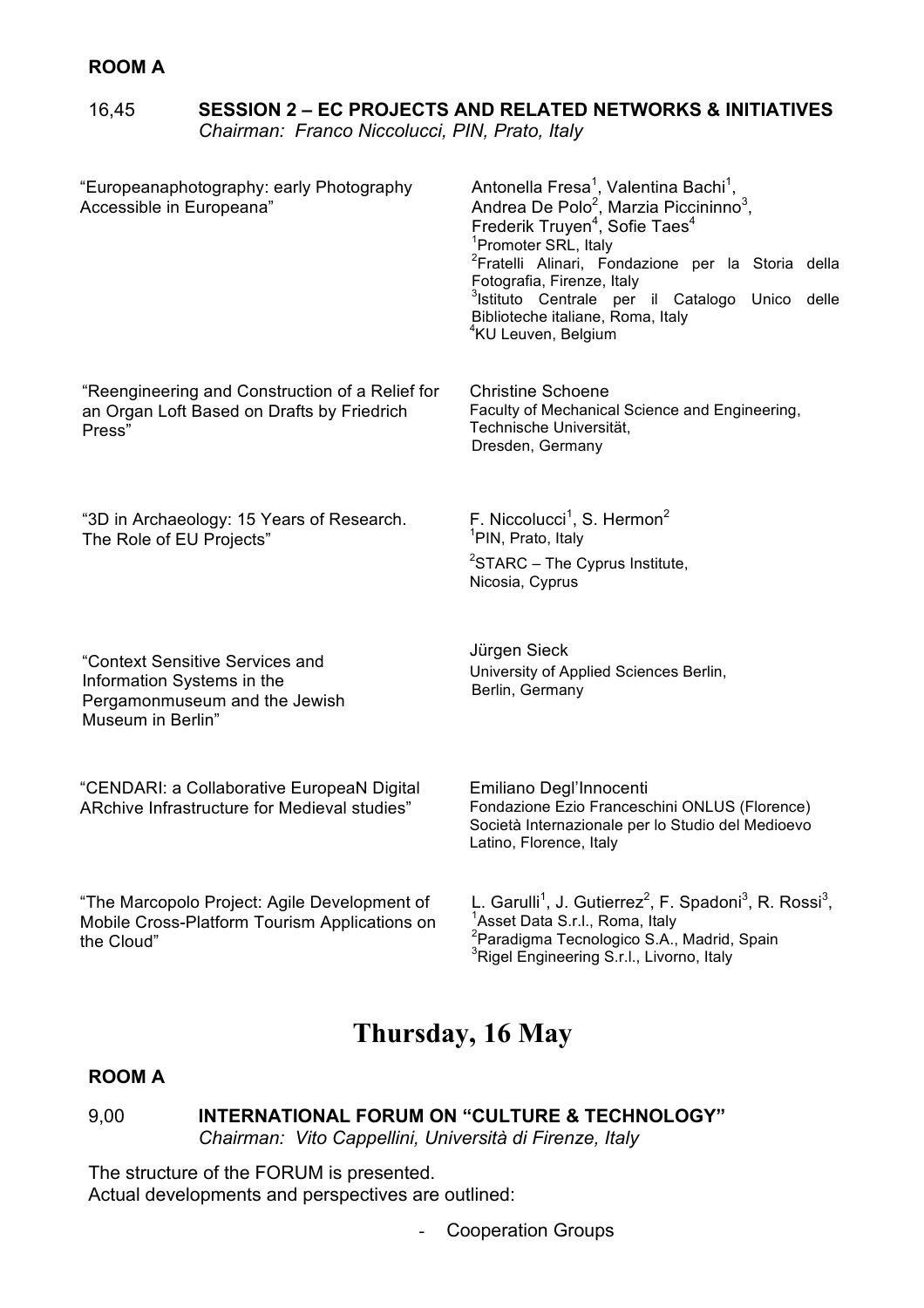- Proposed Projects
- Funding Opportunities.

*Speakers Include*:

*- Antonia Ida Fontana, Centro UNESCO di Firenze, Italy - Takayuki Morioka, DIS Laboratory – HITACHI Ltd., Yokohama, Japan - Marco Aluigi, Fondazione Meeting per l'amicizia fra i popoli, Rimini, Italy - Edoardo Calia, Istituto Superiore Mario Boella, Torino Wireless, Italy - Elizabeth Markevitch and Cinzia Garzoni, ikono TV, Berlin, Germany*

11,00 Coffee Break

| 11.15 | <b>SESSION 3 - 2D - 3D TECHNOLOGIES &amp; APPLICATIONS</b> |                                                      |  |
|-------|------------------------------------------------------------|------------------------------------------------------|--|
|       |                                                            | Chairman: Bernd Breuckmann, Breuckmann GmbH, Germany |  |

| "Advanced Super-Resolution Techniques for<br>Digital Image Quality Enhancement"                             | Fabrizio Argenti <sup>1</sup> , Alessandro Lapini <sup>1</sup> ,<br>Giovanni Giusti <sup>1</sup> , Luca Bencini <sup>2</sup><br><sup>1</sup> Department of Information Engineering, University of<br>Florence, Italy<br><sup>2</sup> TT Tecnosistemi S.p.A., Prato, Italy |
|-------------------------------------------------------------------------------------------------------------|---------------------------------------------------------------------------------------------------------------------------------------------------------------------------------------------------------------------------------------------------------------------------|
| "Image Registration Using 3D Models"                                                                        | F. Uccheddu <sup>1</sup> , A. Pelagotti <sup>2</sup> , P. Ferrara <sup>2</sup><br><sup>1</sup> Dept. of Information Engineering - DINFO,<br>University of Florence, Italy<br><sup>2</sup> INO (National Institute of Optics), Firenze, Italy                              |
| "Challenging 3D Scanning Applications<br>in Arts and Cultural Heritage"                                     | Bernd Breuckmann<br>Breuckmann GmbH, Meersburg, Germany<br>Breuckmann 3D-Engineering, Meersburg, Germany                                                                                                                                                                  |
| "3D Surface Reconstruction Using<br>Multiple Kinects"                                                       | J.K. Aggarwal, Lu Xia<br>Department of Electrical and Computer Engineering,<br>The University of Texas at Austin,<br>Austin, Texas, U.S.A.                                                                                                                                |
| "Integrating Real 3D Data and Historical<br>Sources for the Digital Reconstruction of<br>Five HinduTemples" | G. Guidi <sup>1</sup> , M. Russo <sup>2</sup> , D. Angheleddu <sup>1</sup><br>Dept. of Mechanics, Politecnico di Milano, Milan, Italy<br><sup>2</sup> Dept. of Design, Politecnico di Milano, Milan, Italy                                                                |
| "An Introduction to Gait Recognition"                                                                       | Haiping Lu <sup>1</sup> , Anastasios N. Venetsanopoulos <sup>2</sup> ,<br><sup>1</sup> Institute for Infocomm Research, Singapore<br><sup>2</sup> Ryerson University & University of Toronto,<br>Toronto, ON, Canada                                                      |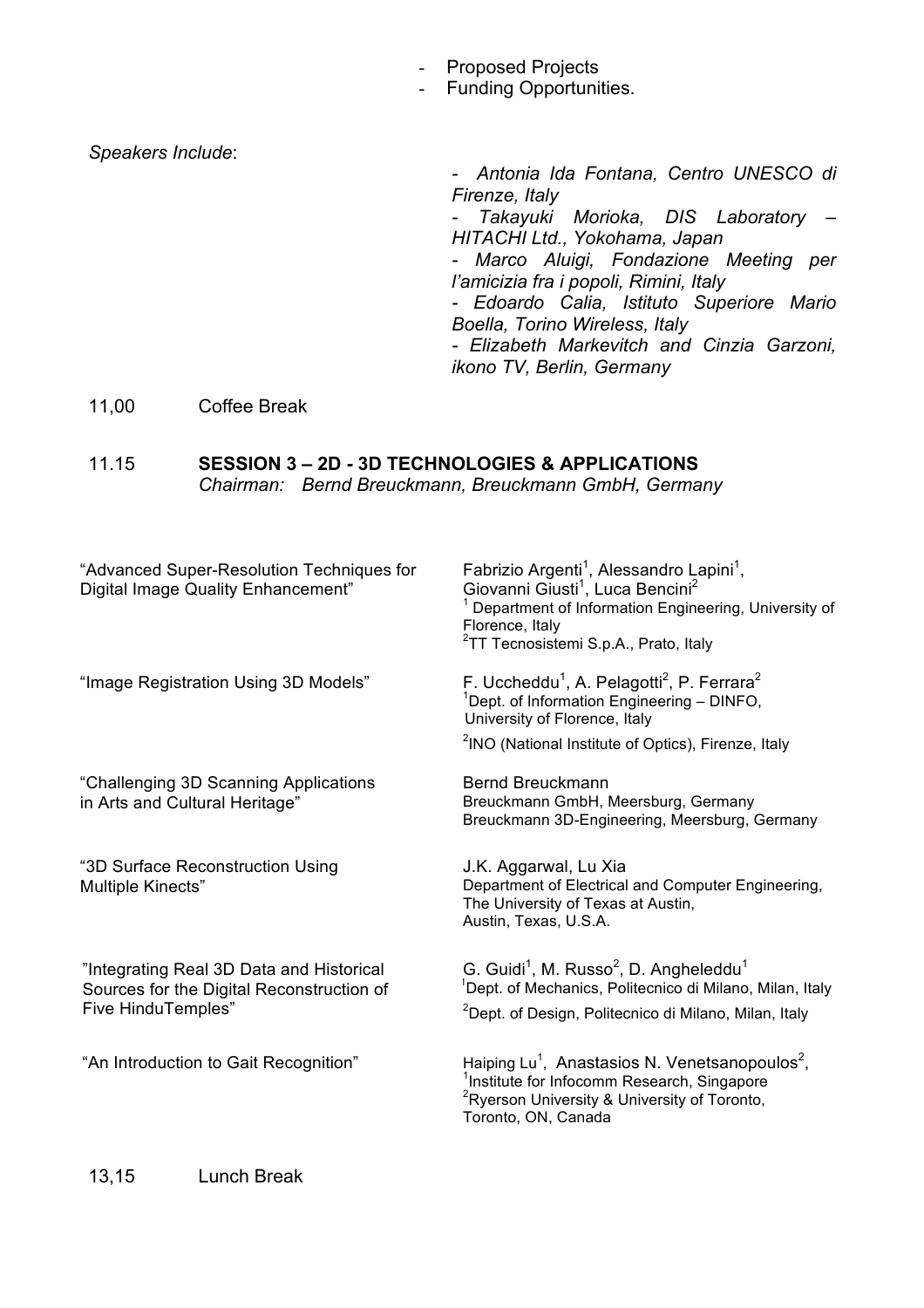#### 14,30 **SESSION 4 – VIRTUAL GALLERIES – MUSEUMS AND RELATED INITIATIVES**

*Chairman: Andreas Bienert, Staatliche Museen zu Berlin, Berlin, Germany*

"Museums Outside Museums: Districts of Knowledge"

Luca Toschi, Lorenza Orlandini, Marco Sbardella, Gianluca Simonetta Communication Strategies Lab., University of Florence, Italy

"Bringing back the "Fontana di Sala Grande" to its Original Setup according to Bartolomeo Ammannati's Project"

"The creation of a multimedia information resource <the Church of the Savior on Ilyina street in Novgorod the Great>"

"ROME MVR" A. Furlan

"Integrating museum archive and town. An app for a fortified town"

"HTML Responsive Design and Apps for Museums: Needs and Options at Museo Galileo"

Giorgio Verdiani, Giacomo Pirazzoli Dipartimento di Architettura, Università degli Studi di Firenze, Italy

T. Laska, S.Golubkov Institute of Arts, The Faculty of Arts, St. Petersburg State University, St. Petersburg, Russia

ALTAIR4 MULTIMEDIA, Rome, Italy

Johan Richard Møhlenfeldt Jensen Archive and Museum, Museerne i Fredericia, Fredericia, Denmark

Marco Berni, Fabrizio Butini, Elena Fani Museo Galileo - Institute and Museum of the History of Science, Florence, Italy

16,30 Coffee Break

#### **ROOM B**

| 16,45     |                | <b>SESSION 5 – ACCESS TO THE CULTURE INFORMATION</b> |
|-----------|----------------|------------------------------------------------------|
| Chairmen: | James Hemsley, | EVA Conferences International, UK and                |

| "CNR Retrieval of Images from Hyper-Spectral<br>Data through Interactive Network Access<br>(CRISTINA)" | Filippo Micheletti, Lorenzo Stefani, Costanza Cucci,<br>Marcello Picollo<br>Institute of Applied Physics "Nello Carrara" - Italian<br>National Research Council (IFAC-CNR), Sesto Fiorentino,<br>Firenze, Italy |
|--------------------------------------------------------------------------------------------------------|-----------------------------------------------------------------------------------------------------------------------------------------------------------------------------------------------------------------|
|--------------------------------------------------------------------------------------------------------|-----------------------------------------------------------------------------------------------------------------------------------------------------------------------------------------------------------------|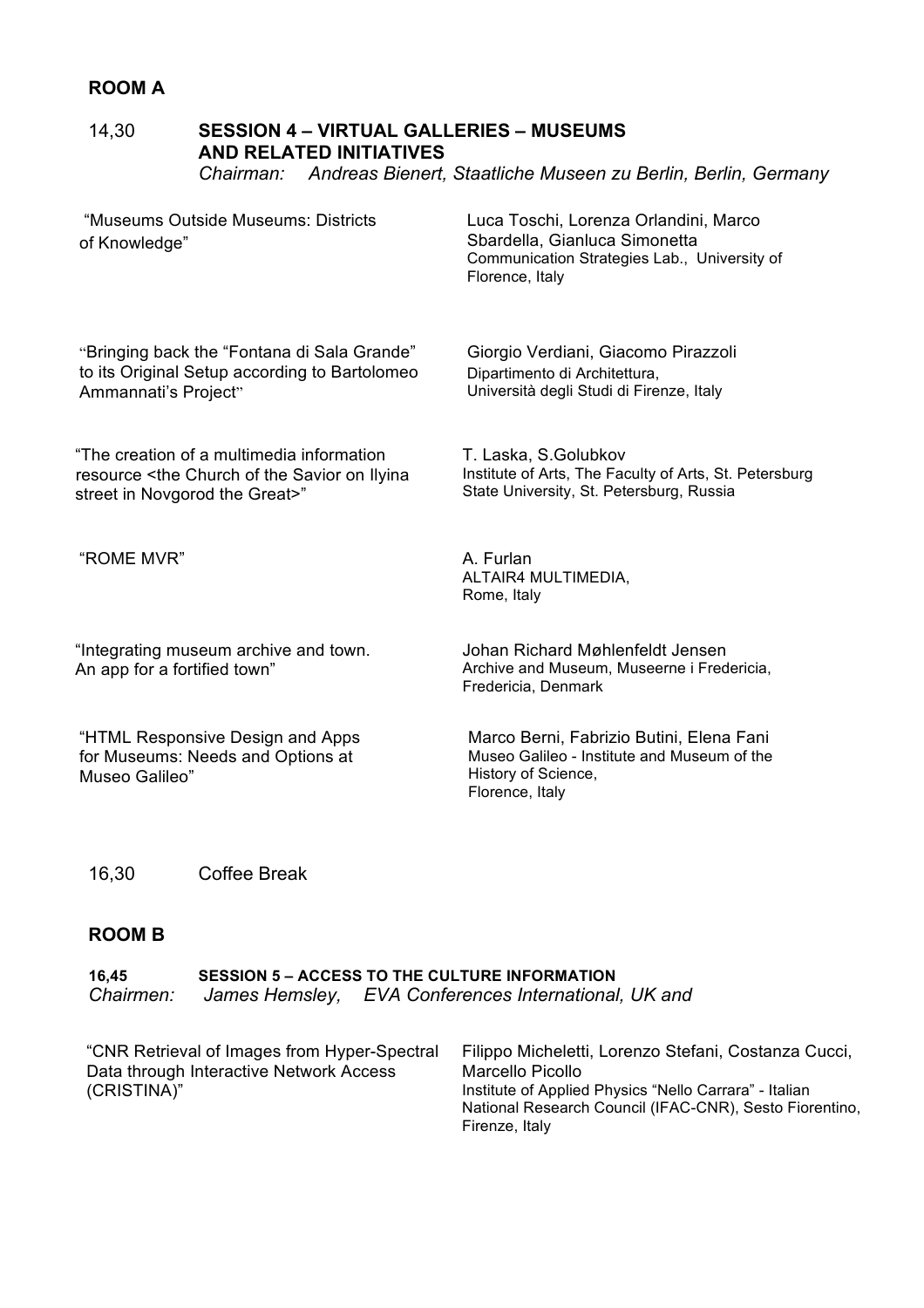|  | "PENCO SYSTEM" |
|--|----------------|
|--|----------------|

"Introducing a Virtual Reality EEG-BCI and Priming-Based Tool to Make Art Interactive: a Technological and Linguistic Challenge"

"Virtual Museum *Ancient Fortresses of the Northwest of Russia*: Koporye Fortress – Virtual Reconstruction"

"DOCART900: A Web Application for Cultural Heritage"

"Travel Industry ICT Vertical Solutions"

"VIVIT: A Semantic Web System for the Promotion of Italian Linguistic and Cultural Heritage"

Sara Penco "Discovering the work of art", European University of Rome, Rome, Italy

Miriam Bait<sup>1</sup>, Annalisa Banzi<sup>2</sup>, Raffaella Folgieri<sup>1</sup>, Sabrina Minetti<sup>3</sup> <sup>1</sup>Dipartimento di Economia, Management e Metodi quantitativi, Università degli Studi di Milano, Milan, Italy<br><sup>2</sup> Istituto di Comunicazione, Comportamento e Consumi "Giampaolo Fabris", Università IULM, Milan, Italy 3 C.A.P.A.C., Politecnico del Commercio*,* 

Milan, Italy

Nikolay Borisov<sup>1</sup>, Vera Slobodyanuk<sup>1</sup>, Artyom Smolin<sup>1</sup>, Iren Haustova<sup>2</sup> <sup>1</sup>Department Informational Systems in Arts and Humanities, Saint-Petersburg State University Centre of Design and Multimedia, Saint-Petersburg National Research University of Information Technologies, Mechanics and Optics, Saint-Petersburg, Russia <sup>2</sup> <sup>2</sup> Architect and restorer, superior category, Russia

A. Del Bimbo, A. Ferracani, L. Landucci, G. Serra MICC – Media Integration and Communication Center, University of Florence, Firenze, Italy

Giovanni Gasbarrone Business – Sales Top Clients and Public Sector, Industry Marketing, Telecom Italia, Roma, Italy

M. Bertini, A. Del Bimbo, A. Ferracani, N. Hosseini, D. Pezzatini Media Integration and Communication Center, Università degli Studi di Firenze, Firenze, Italy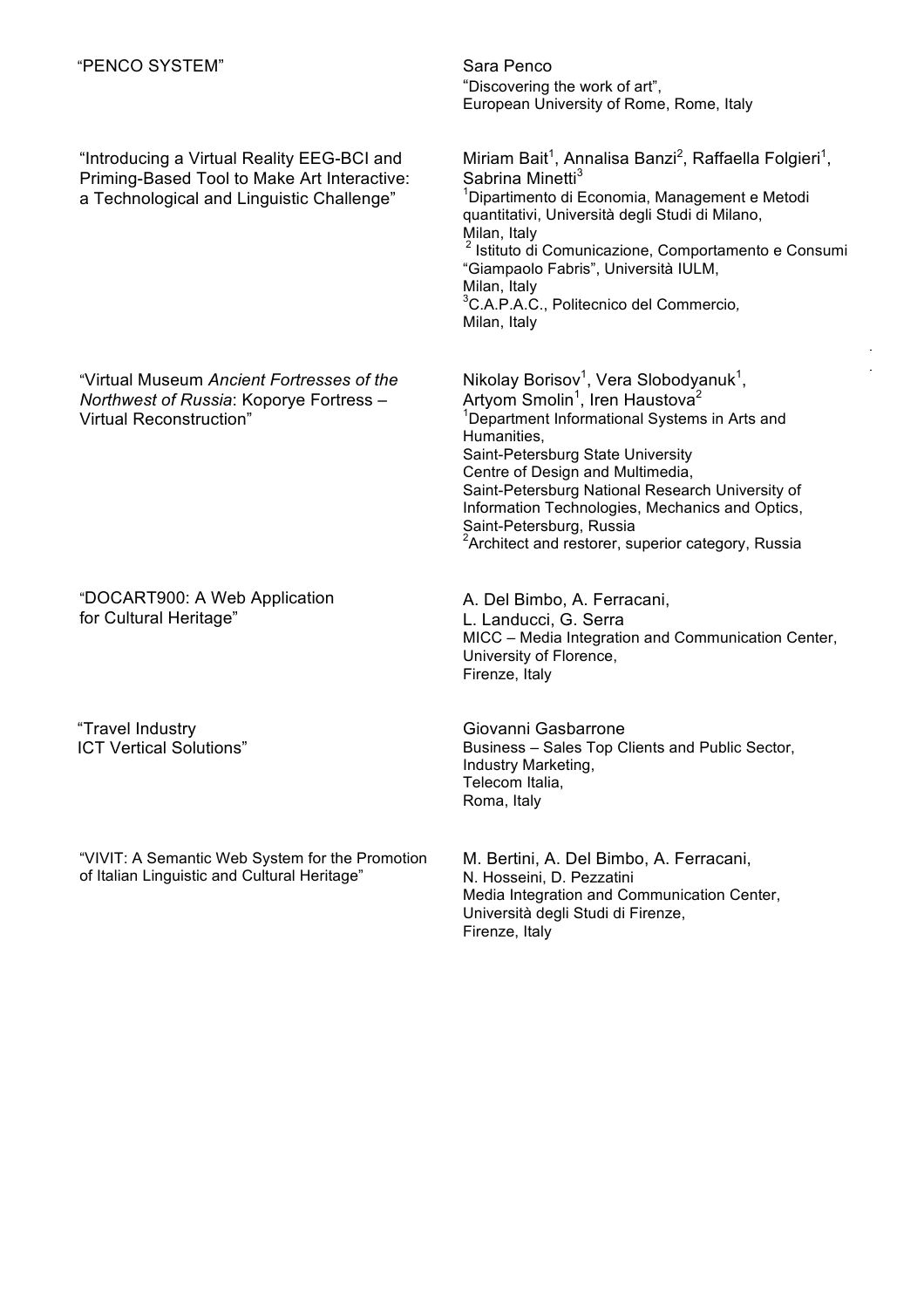## **2 - WORKSHOPS**

### **Wednesday, 15 May**

#### **ROOM B**

#### **WORKSHOP 1 INTERNATIONAL COOPERATION**

9,00 – 13,00 *Chairman: James Hemsley, EVA Conferences International*

The general aspects of international cooperation in Cultural Heritage are presented. The impact of new technologies in the field is considered, outlining the more suitable ones for cooperative plans.

The importance of Virtual Heritage for better cooperation among the Nations in the World is considered.

Projects currently developed in different parts of the World are presented.

The importance of coordination and promotion by International Organization (as by UNESCO) is outlined.

European Commission programmes and initiatives are presented. Collaborative activities in Europe are in particular described.

*Speakers include*: *- Maria Luisa Stringa, Centro UNESCO di Firenze, Italy*

- *- Dirk Petrat and Dirk Börnsen, Free and Hanseatic City of Hamburg Ministry of Culture, Hamburg, Germany*
- *- Jens Bley, Living Labs Germany GmbH, Germany*
- *- Antonio Scuderi, Capitale Cultura*
- *- Paolo Del Bianco, Fondazione Romualdo Del Bianco – Life Beyond Tourism, Firenze, Italy*
- *- Carlo Francini, Ufficio UNESCO del Comune di Firenze, Italy*
- *- Carlo Quinterio, Film Producer, Firenze, Italy*

*- Detelin Luchev and Desislava Paneva-Marinova, Institute of Mathematics and Informatics – Bulgarian Academy of Sciences, Sofia, Bulgaria*

#### **ROOM A**

#### **WORKSHOP 2 INNOVATION AND ENTERPRISE – INNOVAZIONE E IMPRESA**

*(Italian Language)*  $9,00 - 13,00$ 

*Chairman: Francesco Chirichigno, Consigliere dell'Organo di Vigilanza per la Parità di Accesso alla Rete TELECOM TALIA*

Technological requirements in the Cultural Heritage field are outlined and opportunities for

Italian SME's working in the field, using new technologies, are presented.

Regional and national applied research Programs in Italy are described.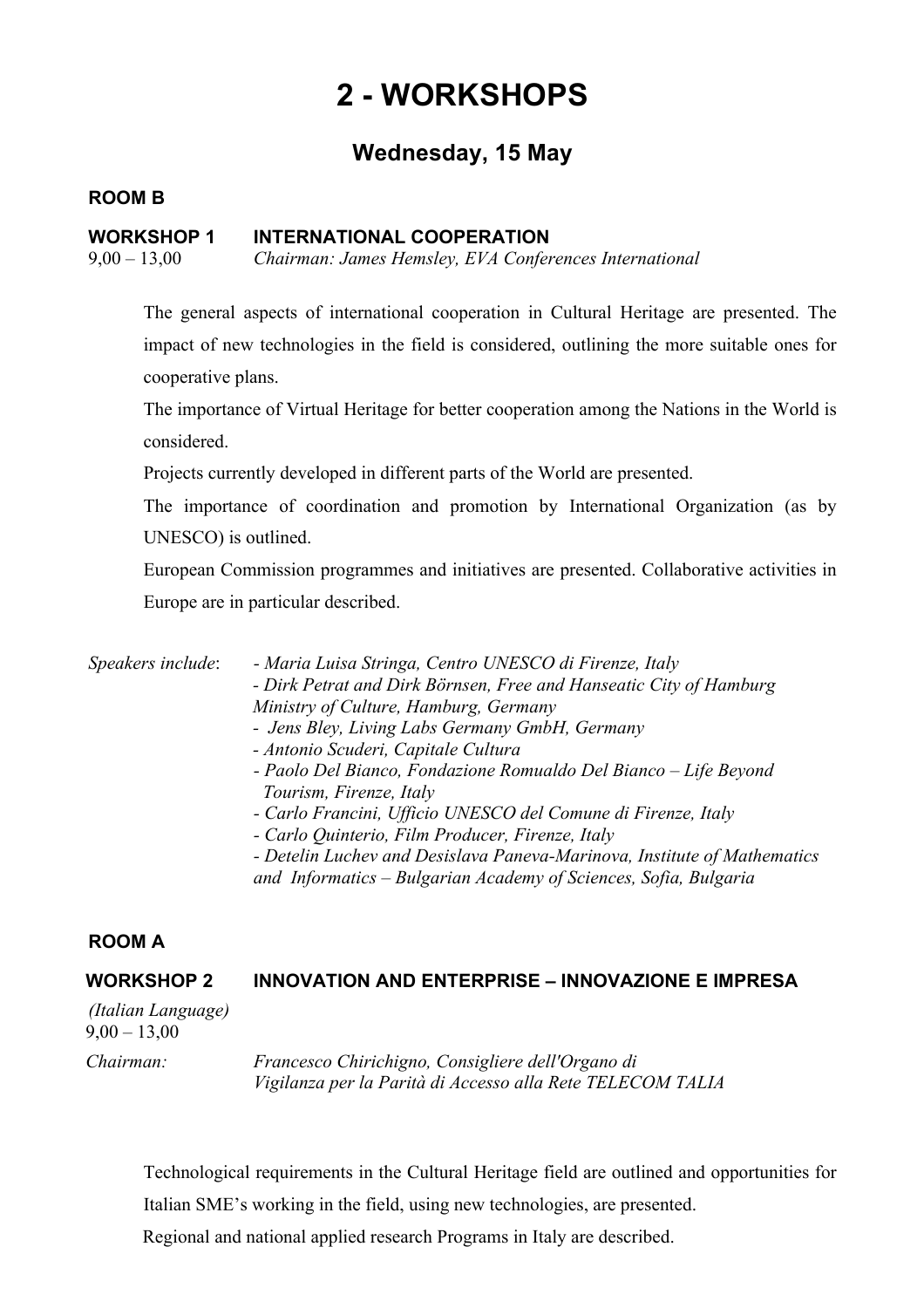Activities by National Organizations and Firms working in the area of Telecommunications, Informatics, Optoelectronics, Environment and Infomobility are presented.

Funding by European Commission is considered, with particular reference to multimedia and telematics for Cultural Heritage, Environment and Education (*e-learning*). Initiatives regarding the "know-how" transfer from Research Organizations to the Industrial Sector are described.

Organizations and Companies present their activities and experiences.

| <i>Opening:</i>          | Alberto Tesi,                                                                                                                                                                                                                                                                                                                                                                              | Rettore, Università degli Studi di Firenze                                                    |
|--------------------------|--------------------------------------------------------------------------------------------------------------------------------------------------------------------------------------------------------------------------------------------------------------------------------------------------------------------------------------------------------------------------------------------|-----------------------------------------------------------------------------------------------|
| <b>Invited Speakers:</b> | Marco Bellandi,                                                                                                                                                                                                                                                                                                                                                                            | Pro-Rettore al Trasferimento Tecnologico,<br>Università degli Studi di Firenze                |
|                          | Marco Masi,                                                                                                                                                                                                                                                                                                                                                                                | Regione Toscana                                                                               |
|                          | Enrico Bocci,                                                                                                                                                                                                                                                                                                                                                                              | Responsabile Commissione Regionale Servizi<br>Innovativi e Tecnologici, Confindustria Toscana |
| Speakers include:        | - Claudio Tasselli, Sezione Servizi Innovativi e Tecnologici,<br>Confindustria Firenze<br>- Paola Castellacci and Silvano Baldassare, VarGroup<br>- Luca Bencini, T.T. Tecnosistemi, Prato<br>- Andrea del Re, Studio Legale Del Re – Sandrucci, Firenze<br>- Franco Guidi, NEUMUS, Firenze<br>- Simonetta Bracciali and Sofia D'Alessandro, Studio di Architettura<br>e Restauro, Firenze |                                                                                               |

### **Thursday, 16 May**

#### **ROOM B**

#### **WORKSHOP 3 CREATIVE INDUSTRIES AND CULTURAL TOURISM**

14,30-18,00 *Chairman: Franco Niccolucci, PIN, Prato, Italy*

In the framework of the EU Project CREATIVE CH, PIN organizes a Workshop titled "Internationalization and localization".

At the Workshop, international experts will present their experiences concerning the use of technology to promote development using applications to cultural tourism.

#### *Speakers:*

- Franco Niccolucci (PIN, Prato – Coordinatore progetto CREATIVE) *Chair*

- Mike Spearman (CMC Associates, Edinburgo) *Virtual exhibitions and 3D models*

- Susan Hazan (Israel Museum, Gerusalemme) *Museum heritage and multimedia*

- Maria Teresa Natale (MIBAC e Ass. Culturale Appasseggio, Roma) *Slow tourism and smartphones*

- Daniel Pletinckx (Visual Dimension, Oudenarde) *Cultural Heritage and multimedia.*

At the Workshop PIN will present the apps. developed within the CREATIVE Project on cultural and natural itineraries at Carmignano and in Maremma.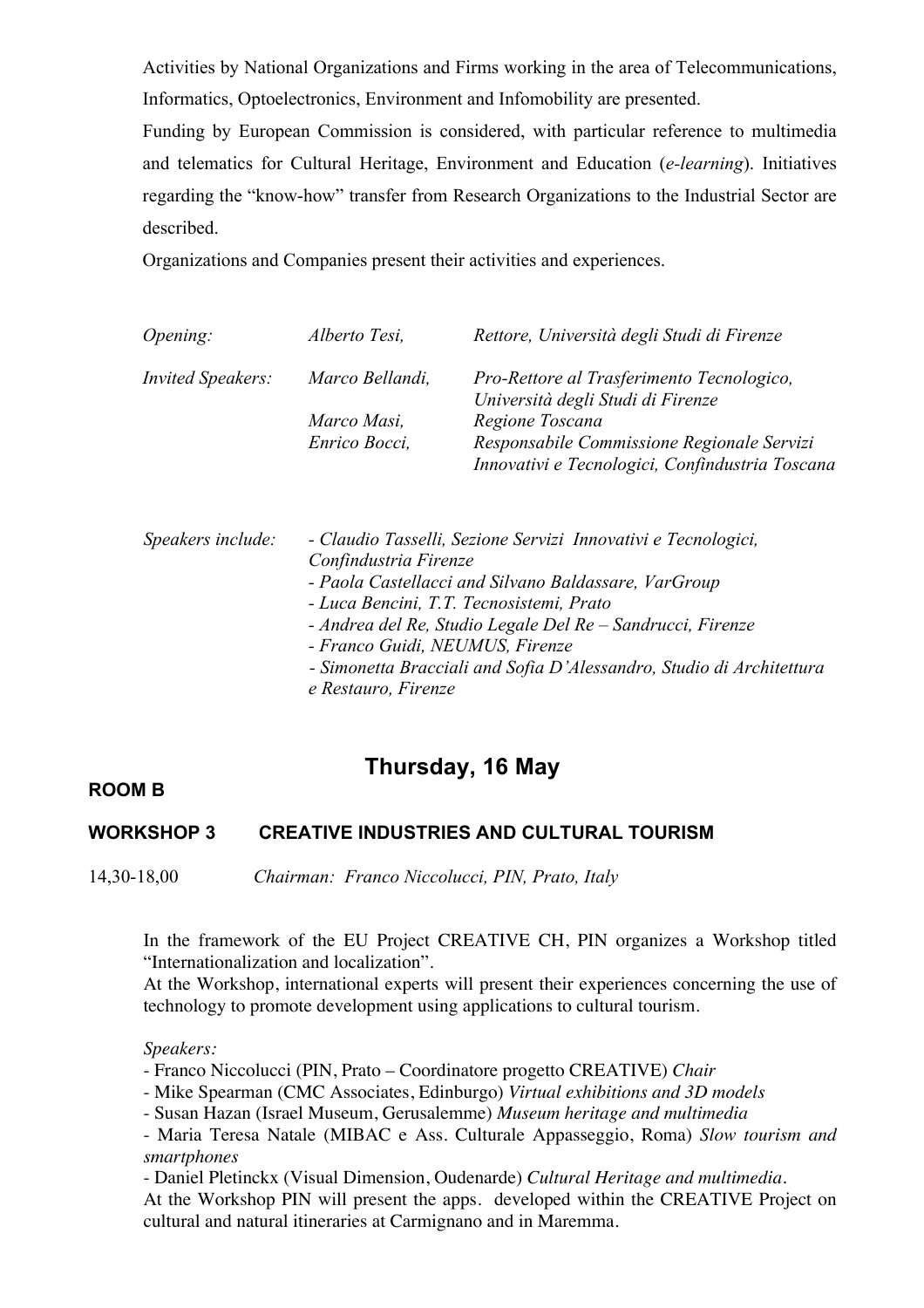## **3 - SPECIAL EVENTS**

**Wednesday, 15 May 19,30 – 22,30**

*RECEPTION at Grand Hotel Minerva "Multimedia Presentation of Art and Science"* 

## **4 - TECHNICAL EXHIBITION**

### **Wednesday, 15 May: 15,00 – 18,30 Thursday, 16 May: 10,00 – 13,00**

*For information: CENTRICA Srl Piazza della Madonna della Neve 5, 50122 Firenze, Italy Tel. (+39) 055 2466802 – Fax (+39) 055 2009785 E-mail:* info@evaflorence.it *Web page ~*http://evaflorence.it/home.php